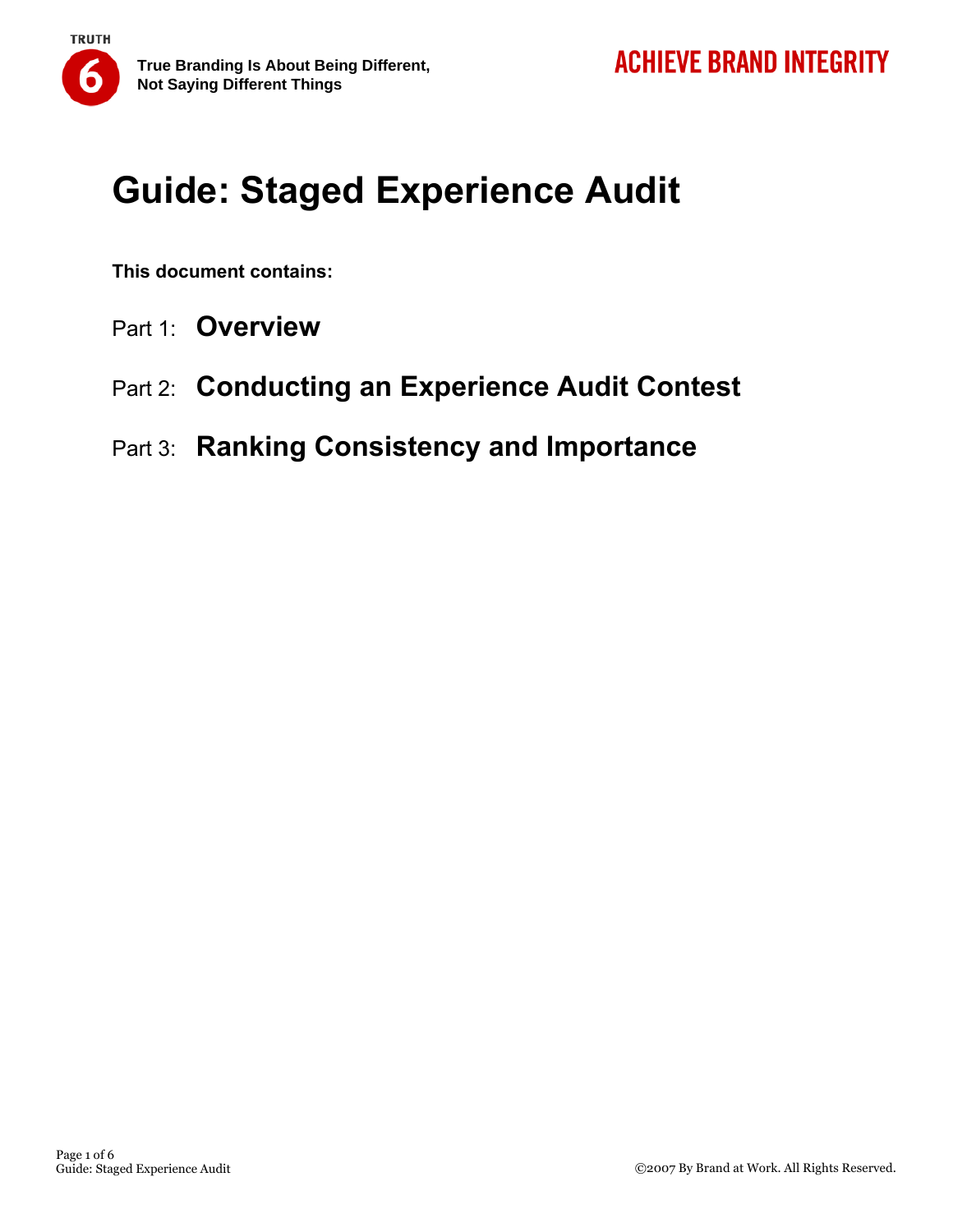

**True Branding Is About Being Different, Not Saying Different Things** 

## **ACHIEVE BRAND INTEGRITY**

### **Consent to Terms**

Your use of the Guide to the Staged Experience Audit ("Guide") is subject to these Terms of Use ("Terms"). Please read them carefully. By using this Guide, you agree to be bound by these Terms. If you do not agree with, or cannot abide by these Terms, please do not make any use of this Guide. These Terms may be modified at any time at our discretion by posting the modified Terms on the Brand Integrity Web site. Use after any posting will constitute your agreement to abide by the modified Terms.

#### **Copyrights**

The content of this Guide is protected by U.S. and international copyright laws. You may not use, reproduce, distribute, transmit, or display any copyrighted material unless it is within the Terms. Derivative works may not be made. You may download, print, and copy the Guide for your personal (including intra-company), non-commercial use only, provided that you include all copyright and other notices contained in the Guide and that you do not modify the Guide. Any other use of the Guide is expressly prohibited.

#### **Disclaimer**

This Guide is provided on an "as is" and "as available" basis, without any warranties of any kind, either express or implied, including warranties of title or implied warranties of merchantability or fitness for a particular purpose. No warranties are made regarding any results that may be obtained from use of the Guide.

#### **Limitation of Liability**

In no event will Gregg Lederman, Brand at Work, or any of its employees or agents be liable for any indirect, consequential, special, incidental, or punitive damages, arising out of the use or inability to use this Guide or any results obtained from the use of this Guide.

### **Miscellaneous**

These Terms represent the entire understanding of the parties regarding the use of this Guide and supersede any previous documents, correspondence, conversations, or other oral or written understanding related to these Terms. These Terms shall be governed by and construed under the laws of the State of New York without regard to its choice of law, rules, and where applicable, the laws of the United States. To the extent permissible by law, any disputes under these Terms or relating to the Guide shall be litigated in the District Court in and for the District of New York, and you hereby consent to personal jurisdiction and venue in the District of New York. A modification or waiver of a part of these Terms shall not constitute a waiver or modification of any other portion of the Terms. If for any reason any provision of these Terms is found unenforceable, that provision will be enforced to the maximum extent permissible, and the remainder of the Terms will continue in full force and effect.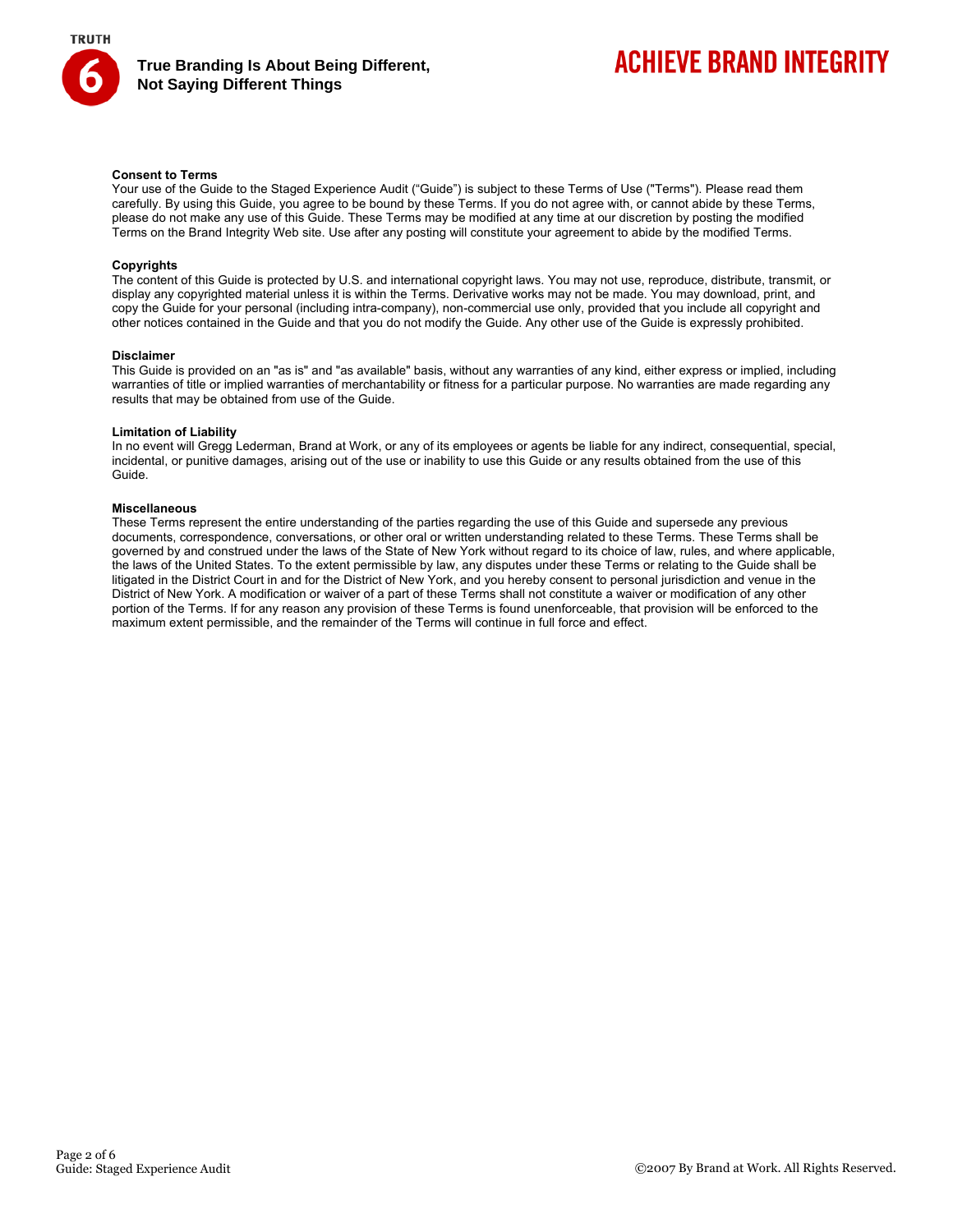

### Part 1: **Overview**

**TRUTH** 

Experiences are a packaged set of behaviors that are delivered to customers, employees, and other key stakeholders. An experience is an encounter an individual has with your company, its employees, and/or its products and services that engages them on a physical, emotional, intellectual, and/or spiritual level.

*Staged* experiences are pre-planned interactions that are orchestrated by your company's employees. These are events that customers, employees, and other key stakeholders participate in passively or actively. Staged experiences are a primary delivery vehicle of the benefits that motivate customers, employees and other stakeholders to take desired actions (buy your stuff).

For an experience to be considered a staged experience you should be able to positively answer each of the following questions:

- 1. Is the idea an organized, consistently delivered process or program? *(This carries the most weight.)*
- 2. Does it deliver a clearly identifiable meaningful benefit for a specific audience? (*You can describe either a functional or emotional benefit*.)
- 3. Can you name the event, process, or program?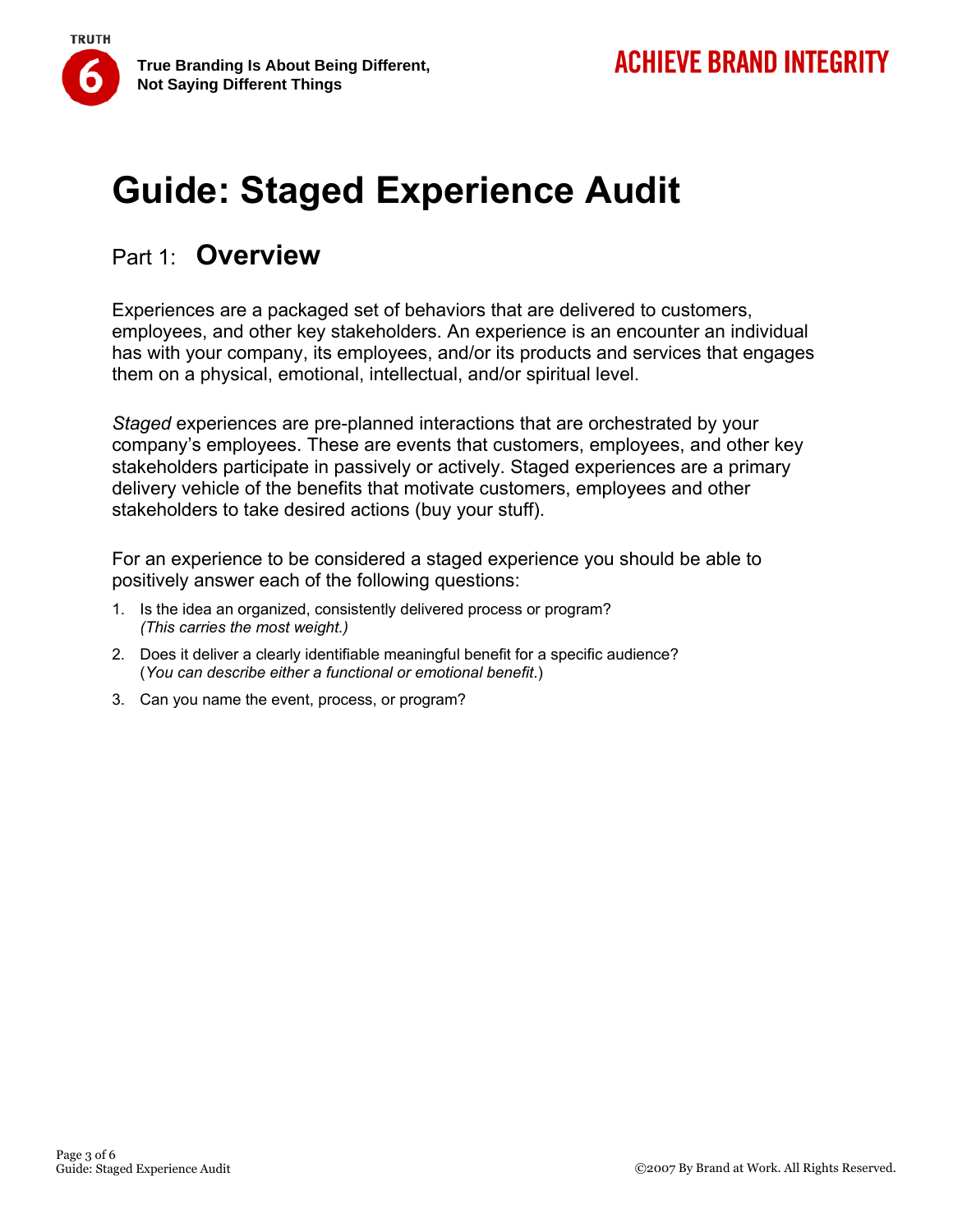

# **Guide: Staged Experience Audit**

## Part 2: **Conducting an Experience Audit Contest**

The purpose of this exercise is to uncover the existing staged experiences that your company is already doing. It is important to conduct this audit prior to creating new ideas for staged experiences simply because employees are somewhat familiar with the existing experiences and your company has already invested resources to implement them. In some cases, company leaders find that they already have enough staged experiences that need to be perfected and that adding new experiences is not in the best short-term interest of the company.

### **How to set up the Staged Experience Audit Contest**

- 1. Gather together 10 to 20 employees and divide the participants into 3 equal teams.
- 2. Pick a meaningful prize that will be awarded to the team that comes up with the most unique staged experience ideas. A unique staged experience is one that no other team came up with.
- 3. Choose a team captain for each team. Explain that each captain is responsible for aggregating his/her team's ideas and presenting the results (the team captain should be ready to explain what an idea is if it is unclear). Send the group off to brainstorm experiences that your company is currently doing.
- 4. Collect data, aggregate per team, and determine which team came up with the most unique ideas. When reviewing the experience results from the different teams, be sure to keep track of which team came up with each idea. Only unique ideas (ideas that no other team came up with) earn points. The team with the most points wins.
- 5. Present the results back to the group and distribute the prize (it's a good idea to also give all three captains a reward).
- 6. See audit guide below for details on collecting and analyzing the participant data.

### **Analyzing the results**

- 1. Review all input and make note of:
	- Ideas that are clearly staged experiences.
	- Anything you think might not be more than a behavior.
	- Ones you are not sure how to interpret.
	- Products or service offerings (these are not staged experiences).
- 2. Review input with each team captain to go over each item and seek any needed clarification.
	- Don't accept services or products provided as staged experiences.
	- Make a list of any potential staged experiences. These are the items that are not done consistently, but were noted because they have potential. This would be the case if you've done an experience a few times but have very little or no structure in place for continuing it in the future.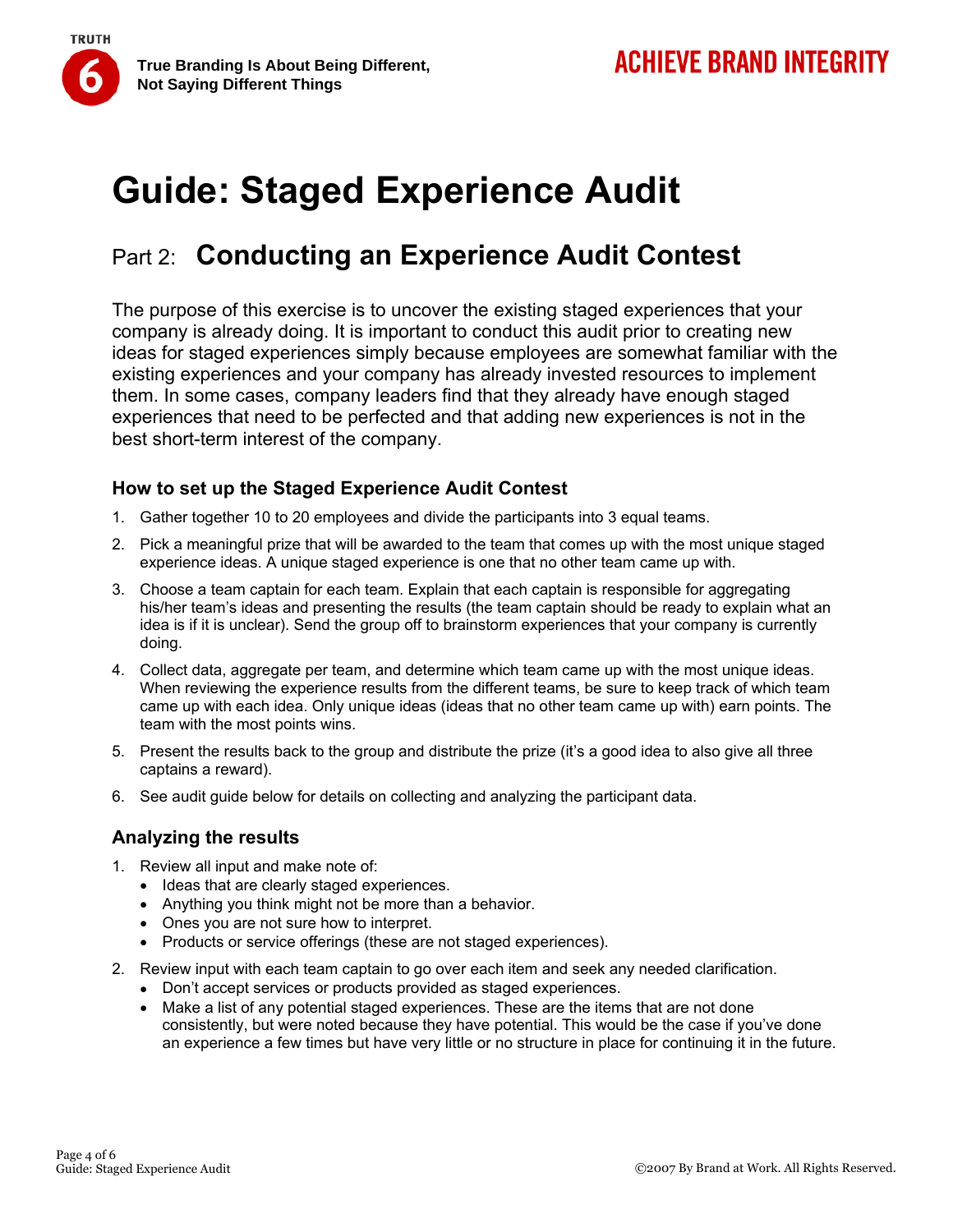

## **ACHIEVE BRAND INTEGRITY**

When reviewing the input with the team captain, make sure to remind him/her of the criteria for a staged experience at the beginning of the conversation. This will help the captain understand what you are looking for. Make sure you can answer yes to the three criteria questions below.

- 1. Is the idea an organized, consistently delivered process or program? *(This carries the most weight.)*
- 2. Does it deliver a clearly identifiable meaningful benefit for a specific audience? (*You can describe either a functional or emotional benefit*.)
- 3. Can you name the event/process or program?

Take the team captain through each submitted staged experience idea and ask clarification questions to determine if the idea meets the three criteria. Here are some questions to ask when determining the validity of a staged experience idea:

- Is there a process or approach in place?
- Who delivers the experience?
- How often is the experience delivered?

Delete anything that is not deemed to be staged experiences. Re-name ideas if it will make them easier to understand.

Use the following template to aggregate the data from all three teams.

| <b>Existing Staged Experience</b> | <b>Audience</b><br>(Who is it for?<br><b>Customers?</b><br>Employees? Both?) | <b>Brand Lens Concept</b><br>(Which concept does<br>this experience<br>pertain to?) | <b>Team Credit</b> |
|-----------------------------------|------------------------------------------------------------------------------|-------------------------------------------------------------------------------------|--------------------|
|                                   |                                                                              |                                                                                     |                    |
|                                   |                                                                              |                                                                                     |                    |
|                                   |                                                                              |                                                                                     |                    |
|                                   |                                                                              |                                                                                     |                    |